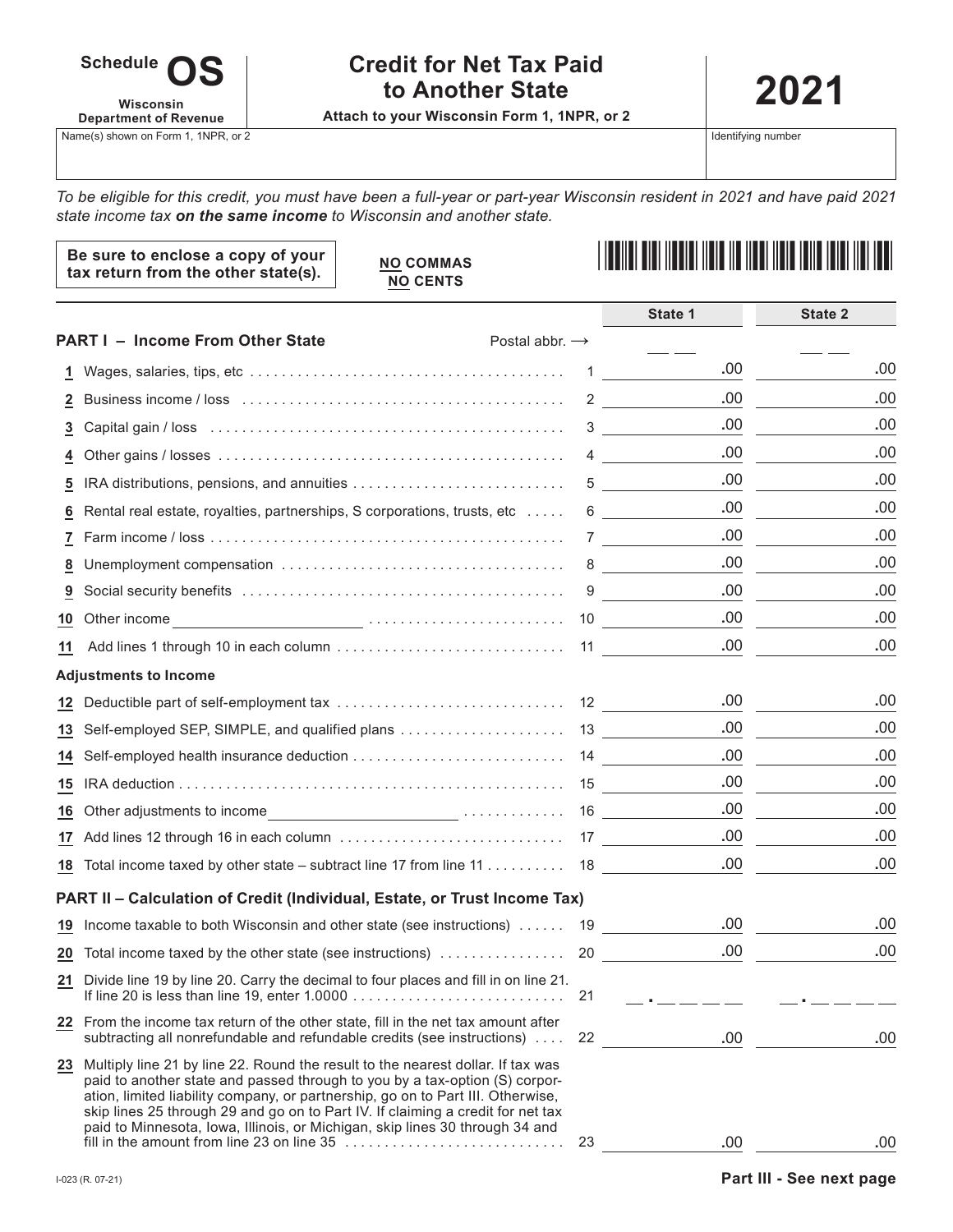#### **NO COMMAS; NO CENTS**

|    | PART III - Calculation of Credit (Tax-option (S) Corporation,<br>Limited Liability Company, and Partnership Income and Franchise Tax)                                                                                               |    | State 1                         | State 2 |
|----|-------------------------------------------------------------------------------------------------------------------------------------------------------------------------------------------------------------------------------------|----|---------------------------------|---------|
|    | 24 Postal abbreviation for state to which tax was paid                                                                                                                                                                              | 24 |                                 |         |
| 25 | Income taxable to both Wisconsin and other state (see instructions) $\dots$ .                                                                                                                                                       | 25 | .00                             | .00     |
| 26 | Total income taxed by the other state (see instructions)                                                                                                                                                                            | 26 | .00                             | .00     |
| 27 | Divide line 25 by line 26. Carry the decimal to four places and fill in on line                                                                                                                                                     | 27 | $\rightarrow$ $\pm$ $\pm$ $\pm$ |         |
|    | 28 From the income tax return of the other state, fill in the net tax amount after<br>subtracting all nonrefundable and refundable credits (see instructions)                                                                       | 28 | .00                             | .00     |
| 29 | Multiply line 27 by line 28. Round the result to the nearest dollar. If claiming<br>a credit for net tax paid to Minnesota, Iowa, Illinois, or Michigan, skip lines<br>30 through 34 and fill in the amount from line 29 on line 36 | 29 | .00.                            | .00     |
|    | <b>PART IV - Credit Allowed</b>                                                                                                                                                                                                     |    |                                 |         |
|    | 30 Income taxable to both Wisconsin and other state (see instructions)                                                                                                                                                              | 30 | .00                             | .00     |
| 31 | Wisconsin income from Form 1, line 5, Form 1NPR, line 30, or Form 2, see                                                                                                                                                            |    | .00.<br>$31$ and $31$           | .00     |
|    | 32 Divide line 30 by line 31. Carry the decimal to four places and fill in on line                                                                                                                                                  | 32 | $\frac{1}{2}$                   |         |
|    | 33 Fill in the Wisconsin net income tax from:<br>• Form 1, line 10, less the amounts on lines 11 through 15                                                                                                                         |    |                                 |         |
|    | • Form 1NPR, line 45, less the amounts on lines 46 through 48                                                                                                                                                                       |    | .00                             | .00     |
|    | • Form 2, line 6c, less the amount on line 7 $\ldots \ldots \ldots \ldots \ldots \ldots \ldots$ 33                                                                                                                                  |    | .00.                            | .00     |
| 34 | Multiply line 32 by line 33. Round the result to the nearest dollar  34                                                                                                                                                             |    | .00.                            | .00     |
| 35 |                                                                                                                                                                                                                                     |    |                                 |         |
| 36 |                                                                                                                                                                                                                                     |    | .00.                            | .00     |
| 37 |                                                                                                                                                                                                                                     |    | .00.                            | .00     |
|    | 38 Fill in the smaller of line 34 or line 37. If claiming a credit for net tax paid to<br>Minnesota, Iowa, Illinois, or Michigan, fill in the amount from line 37 38                                                                |    | .00.                            | .00     |
|    | 39 Add the amounts in each column of line 38. Fill in the total here                                                                                                                                                                |    | 39                              | .00     |
| 40 | If you have tax paid to more than 2 states, fill in the amount from line 39 of                                                                                                                                                      |    | 40                              | .00     |
|    | 41 Add lines 39 and 40. This is your credit for tax paid to another state                                                                                                                                                           |    | 41                              | .00     |

#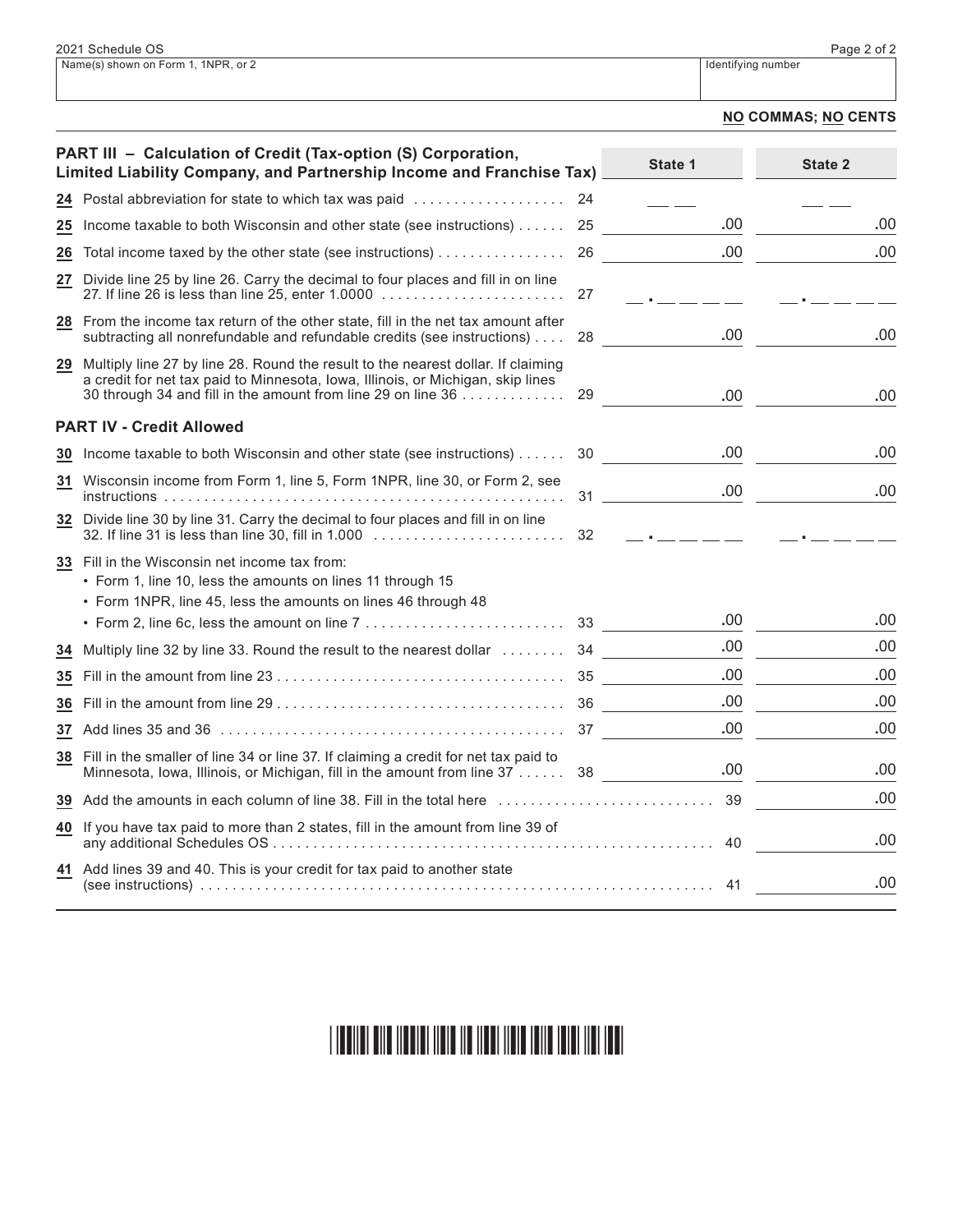# **General Instructions**

# **Purpose of Schedule OS**

Schedule OS is used by individuals, estates, and trusts to compute the credit for net income tax paid to another state.

For additional information on this credit, get Publication 125, *Credit for Tax Paid to Another State*, from any department office or our website at revenue.wi.gov.

# **Who Is Eligible For the Credit**

You may be eligible for the credit for net income tax paid to another state if:

- You were a Wisconsin resident for all or part of 2021, and
- You paid 2021 income tax to Wisconsin and to another state or the District of Columbia on the same income. "State" does not include the Commonwealth of Puerto Rico or the several territories organized by Congress.

You may **not** claim credit for any tax paid to a local unit of government that is not paid directly to the state (such as a city, county, or school district) or for any tax that is not an income tax (such as a severance tax, personal property tax, real estate tax, or sales and use tax).

**Limitations** The following limitations apply for 2021:

- The credit cannot be more than the amount of net tax payable to Wisconsin on income that is taxable to both Wisconsin and the other state. This limitation does not apply to income that is taxable to both Wisconsin and to Minnesota, Iowa, Illinois, or Michigan.
- You may not claim a credit for the manufacturing and agriculture credit based on eligible qualified production activities income used to compute the credit for net income tax paid to another state.
- You may not claim the credit for net income tax paid to another state if you are a shareholder, partner, or member of a tax-option (S) corporation, partnership, or limited liability company (LLC) treated as a partnership, and the tax-option (S) corporation, partnership, or LLC elected to be taxed at the entity level.

**Military Spouses** If you are a spouse of a servicemember and you were in another state solely to be with the servicemember serving in that state under military orders, you may not claim a credit for tax paid on wages earned in that state. Federal law prohibits states from taxing wages earned by a nonresident spouse of a servicemember. If tax was withheld from your wages, you must file a return with that state to obtain a refund.

If you are a resident of Wisconsin and the spouse of a nonresident military service member, and make an election under the federal Veterans Benefits and Transition Act of 2018 to change legal residency to your spouse's state of residence during 2021, you may not claim a credit for tax paid to another state. You are considered a nonresident of Wisconsin during 2021. However, see "Nonresidents" below for a limited circumstance in which you may claim the credit.

**Wisconsin residents working in Illinois, Indiana, Kentucky, or Michigan** If you had 2021 state income tax withheld for Illinois, Indiana, Kentucky, or Michigan from income earned as an employee you received from working in one of those states, do **not** use Schedule OS. You can get a refund of the tax withheld for the period you were a Wisconsin resident by filing that other state's income tax return with that state. Income earned as an employee includes wages, salaries, tips, commissions, bonuses, etc. For more information, get Wisconsin Publication 121, *Reciprocity,* from any department office or on our website at revenue.wi.gov.

If you paid a 2021 net income tax to one of those states on income other than from wages, salaries, tips, commissions, bonuses, etc. (such as from a business, unemployment compensation, rental property, or from the sale of real property), you may be eligible for the credit based on that income. Complete Schedule OS.

**Part-year residents** To be eligible, you must have been a Wisconsin resident when you received the income that was taxed by both states.

**Nonresidents** You generally must be a full-year or part-year Wisconsin resident to claim the credit. There is a limited circumstance in which a nonresident may claim the credit. If you are a shareholder of a tax-option (S) corporation, member of a limited liability company treated as a partnership (LLC), or partner of a partnership that files its return on a fiscal-year basis, you may claim a credit for tax paid by such entity for a period during which you were a Wisconsin resident.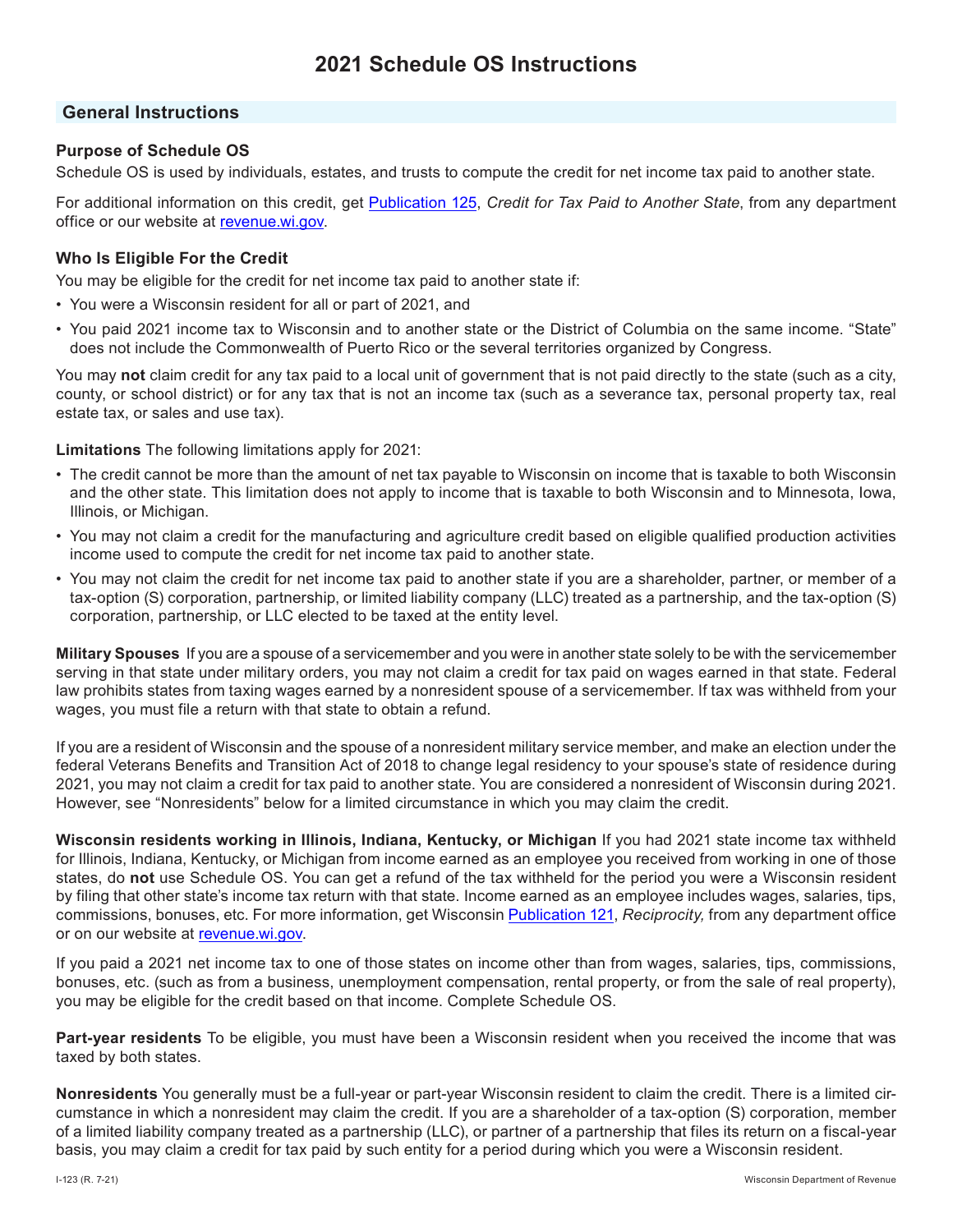**Caution:** This exception does not apply if the tax-option (S) corporation, LLC, or partnership made an election to be taxed at the entity level.

**Credit computed by a tax-option (S) corporation, limited liability company treated as a partnership (LLC), or partnership** You may claim the credit based on your share of income taxes paid to another state by a tax-option (S) corporation, LLC, or partnership if the income from the entity is included in Wisconsin income.

**Caution:** If the tax-option (S) corporation, LLC, or partnership made an election to be taxed at the entity level, the income from the pass-through entity is not included in your Wisconsin income. Therefore, you may not claim a credit for tax paid to another state.

If the tax-option (S) corporation, LLC, or partnership filed a composite income tax return with another state and paid tax on your behalf to that state, complete lines 1-24 and 30-41. Use a separate column for each state to which tax was paid. Do not complete lines 25-29 to report the tax paid to the other state on your behalf. You may have to contact the entity to determine the state to which the tax was paid, your distributive share of the entity's income on which tax was paid on your behalf, and the type of income on which the tax was paid (e.g., ordinary income from trade or business activities, long-term capital gain, interest income, etc.). You will need this information when completing Schedule OS.

If the tax-option (S) corporation, LLC, or partnership filed its own income tax return with another state and paid tax on its income to that state, complete lines 24-41. Use a separate column for each state to which tax was paid. Do not complete lines 1-23 to report the tax paid by the entity on its income. You may have to contact the entity to determine the state to which the tax was paid, your pro rata share of the amount of income taxable to the other state, and the type of income on which the tax was paid (for example, ordinary income from trade or business activities, long-term capital gain, interest, etc.). You will need this information when completing lines 24-41.

# **If You Paid Tax To More Than Two Other States**

If you paid a 2021 net state income tax on the same income to Wisconsin and to more than two other states:

- 1. Complete additional Schedules OS, as needed, through line 39,
- 2. Add the amounts from line 39 from any additional Schedules OS, and
- 3. Fill in the total on line 40 of your first Schedule OS.

# **Line Instructions**

First complete your income tax return for the other state. The credit is computed using amounts from that other state's return.

**Note:** Be sure to enter the postal abbreviation for the state at the top of each column.

## **Part I - Income from Other State**

**Lines 1 – 17** Complete a separate column for each state to which tax was paid for 2021. Fill in the amount of each income and adjustment item that was taxed by the other state. These amounts are generally shown on a nonresident or part-year resident return or a schedule showing the other state source income attached to the other state return.

These line descriptions correspond to lines used for reporting income and adjustments for federal tax purposes. Do **not** fill in your federal income on these lines, even in those cases where the other state computes tax based on federal income and then prorates the tax based on the amount of that state source income to federal income. Fill in only the other state source income and adjustments.

**Note:** All items of income or adjustment shown on the other state's return must be listed on lines 1–10 and 12–16. If there is not a specific line on Schedule OS, include any income item on line 10 and any adjustment item on line 16. Enter a description of the item on the line provided. If the amount on line 10 or 16 includes more than one item, provide a schedule detailing each item.

If a tax-option (S) corporation, LLC, or partnership filed a composite income tax return with another state and paid tax to that state on your behalf, fill in the income on which tax was paid by the entity. For example, if the entity paid tax on your behalf on \$10,000 of business income and \$5,000 of long-term capital gain, fill in \$10,000 on line 2 and \$5,000 on line 3.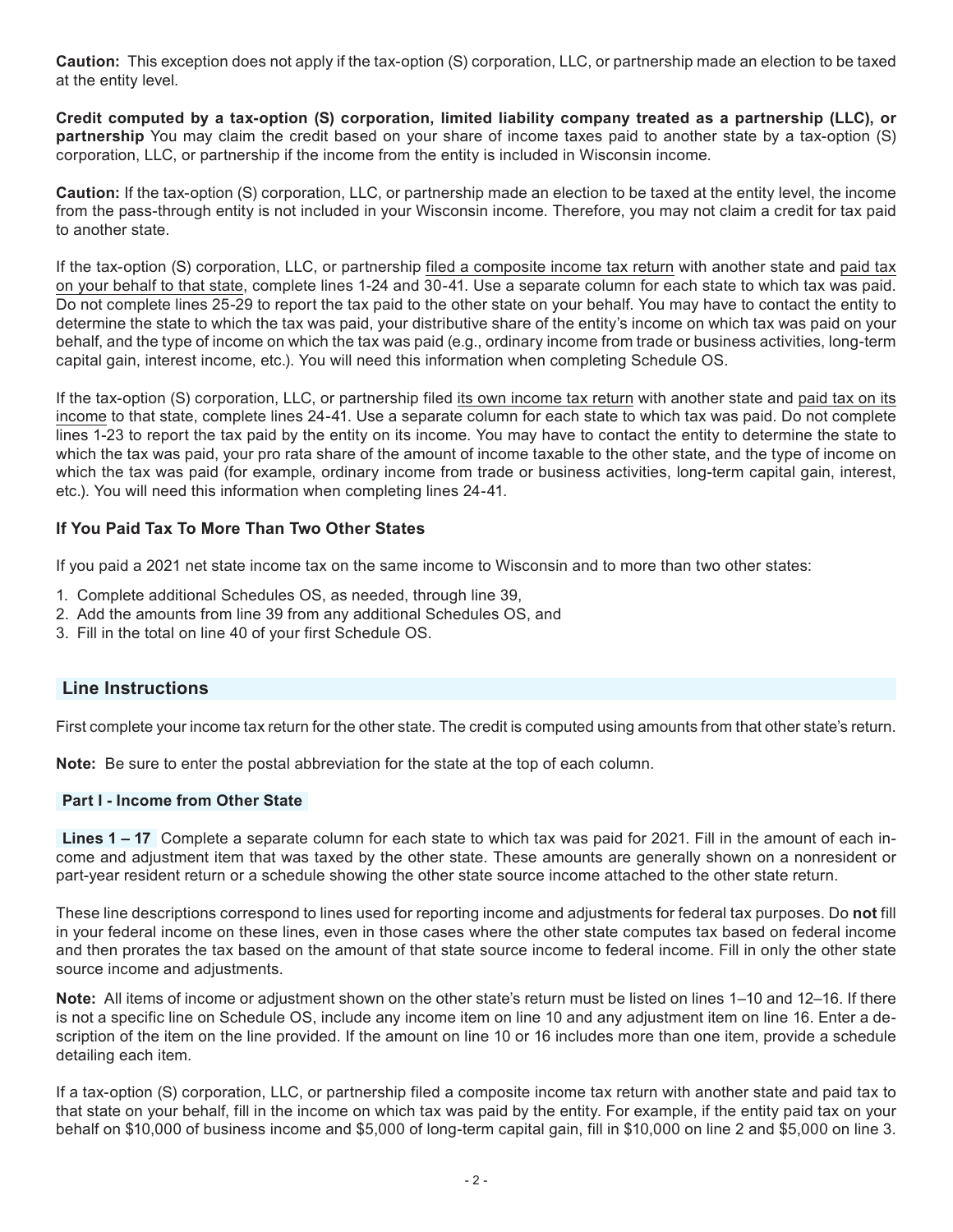**Line 18** For each state, fill in the total income taxed by that state. This will generally be the amount on line 11 less the amount on line 17.

#### **Part II – Calculation of Credit (Individual, Estate, or Trust Income Tax)**

**Line 19** Fill in the amount of income taxable by both Wisconsin and the other state on line 19.

**Note:** If you computed the manufacturing and agriculture credit on Schedule MA-A or MA-M, do not include in the income taxable to both Wisconsin and the other state the amount of qualified production activities income used to compute the credit.

**CAUTION** Wisconsin taxes only 70% of the net gain on the sale of assets held more than one year (40% for net gain on the sale of farm assets). Most states tax 100% of such gain. When the credit is claimed for tax paid to another state for gain on the sale of property that was held more than one year, the amount of income taxable by Wisconsin is generally less than the amount taxed by the other state.

*Example 1:* You filed an Illinois income tax return and reported a \$10,000 gain on the sale of property held more than one year. For Wisconsin tax purposes, you claim the 30% capital gain exclusion. The amount of income taxable by both Wisconsin and the other state is \$7,000 (\$10,000 less the \$3,000 capital gain exclusion).

*Example 2:* You filed a California income tax return and reported a \$20,000 gain on the sale of property held more than one year. For Wisconsin tax purposes, a portion of the gain was offset by a \$4,000 capital loss. You claim the 30% capital gain exclusion on the remaining \$16,000 resulting in taxable capital gain of \$11,200 for Wisconsin. The amount of income taxable by both Wisconsin and the other state is \$15,200 (\$4,000 which is included in Wisconsin income but offset by the capital loss plus \$11,200 which is taxable after the capital gain exclusion is applied). **Note:** In this example, if you had more than one long-term capital gain, a portion of the loss would be allocated to each gain. See Wisconsin Publication 125, *Credit for Tax Paid to Another State*, for more information.

**Line 20** For each state, fill in the total income taxed by the other state **before** subtracting any standard or itemized deductions or personal exemptions. This will generally be the amount on line 18.

**Note:** If you computed the manufacturing and agriculture credit on Schedule MA-A or MA-M, do not include in the total income taxed by the other state the amount of qualified production activities income used to compute the credit.

**Line 22** For each column, from the income tax return of the other state, fill in the net tax amount after any required proration and after subtracting all credits (both nonrefundable and refundable credits).

**CAUTION** Do not include tax withheld or estimated tax payments as a credit.

*Example:* Your income tax return from the other state shows the following:

| Gross tax \$ 1,000.             |      |
|---------------------------------|------|
| Less nonrefundable credit  100. |      |
|                                 | 900. |
|                                 | 600. |
| Estimated tax payment           | 400. |
| Refundable credit 100.          |      |
| Refund\$ 200.                   |      |

The amount to fill in on line 22 is \$800. This consists of \$1,000 gross tax less \$100 nonrefundable credit and less \$100 refundable credit.

**Note:** If you computed the manufacturing and agriculture credit on Schedule MA-A or MA-M, do not include in the net tax paid to the other state the amount of tax paid on the qualified production activities income used to compute the credit.

#### **Part III – Calculation of Credit (Tax-option (S) Corporation, Limited Liability Company, and Partnership Income and Franchise Tax)**

**Caution:** If the tax-option (S) corporation, LLC, or partnership made an election to be taxed at the entity level, the income from the pass-through entity is not included in your Wisconsin income. Therefore, you may not claim a credit for tax paid to another state.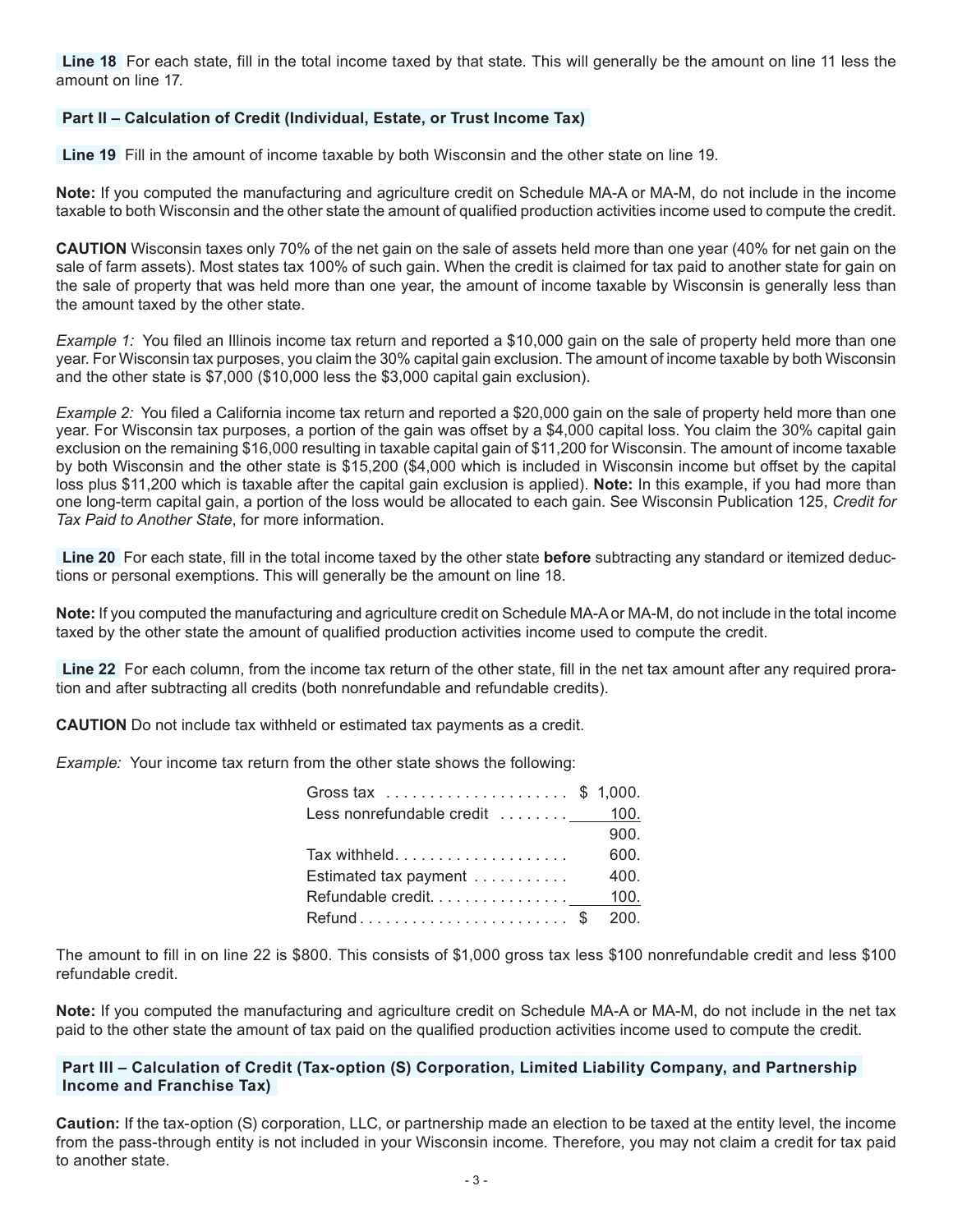**Line 24** Fill in the 2-letter postal abbreviation for the state to which tax was paid. Failure to fill in the postal abbreviation may result in the credit being denied or a delay in the processing of your return.

**Line 25** Fill in your pro rata share of the amount of income taxable to the other state that is also taxable to Wisconsin (for example, ordinary income from trade or business activities, long-term capital gain, interest, etc.). You may have to contact the entity to determine this amount.

**Note:** If the entity computed the manufacturing and agriculture credit on Schedule MA-A or MA-M, do not include in the income taxable to both Wisconsin and the other state the amount of qualified production activities income used to compute the credit.

**CAUTION** Wisconsin taxes only 70% of the net gain on the sale of assets held more than one year (40% for net gain on the sale of farm assets). Most states tax 100% of such gain. When the credit is claimed for tax paid to another state for gain on the sale of property that was held more than one year, the amount of income taxable by Wisconsin is generally less than the amount taxed by the other state. See the two examples under the line 19 instructions.

**Line 26** For each state, fill in your pro rata share of the amount of income that is taxed by the other state **before** subtracting any standard or itemized deductions or personal exemptions. You may have to contact the entity to determine this amount.

**Note:** If the entity computed the manufacturing and agriculture credit on Schedule MA-A or MA-M, do not include in the total income taxed by the other state the amount of qualified production activities income used to compute the credit.

**Line 28** For each column, from the income or franchise tax return of the other state, fill in the pro rata share of the net tax amount after any required proration and after subtracting all credits (both nonrefundable and refundable credits). You may have to contact the entity to determine this amount.

Enclose a copy of the Wisconsin Schedule 3K-1 or 5K-1 you received. If the partnership, LLC, or tax-option (S) corporation did not file a Wisconsin return, submit federal Schedule K-1 plus a statement from the partnership, LLC, or tax-option (S) corporation listing the states where tax was paid, the type of income that was taxed, and the amount of each state's tax allocable to you.

**CAUTION** Do not include tax withheld or estimated tax payments as a credit.

**Note:** If the entity claimed the manufacturing and agriculture credit, do not include in the net tax paid to the other state the amount of tax paid on the qualified production activities income used to compute the credit.

#### **Part IV – Credit Allowed**

**Line 30** Fill in the amount of income taxable to both Wisconsin and the other state. This should include amounts entered on lines 19 and 25, but do not include the same amount twice.

*Example:* The income which is taxable to another state for which you paid an individual income tax and the entity paid an income tax is as follows:

| Type of Income              | l Individual | Entity            |
|-----------------------------|--------------|-------------------|
| Ordinary income<br>Interest | \$40,000     | \$20,000<br>5.000 |

You paid an individual income tax to the other state on \$40,000 of ordinary income of which the full amount was taxable to Wisconsin. The entity paid an income tax to the other state on a portion of this income. The entity also paid an income tax to the other state on the \$5,000 of interest income of which the full amount was taxable to Wisconsin and reported on your individual income tax return. This interest was exempt from taxation to the other state at the individual level. The amount to enter on line 30 is \$45,000 (\$40,000 of ordinary income plus \$5,000 of interest income).

**Line 31** Enter Wisconsin income as reported on line 5 of Form 1 or line 30 of Form 1NPR.

### For Form 2:

• If both amounts on Form 2, line 5, and Schedule ESBT, line 20, are equal to or greater than 0 (zero), add Form 2, line 5, and Schedule ESBT, line 20, and enter this amount on line 31.